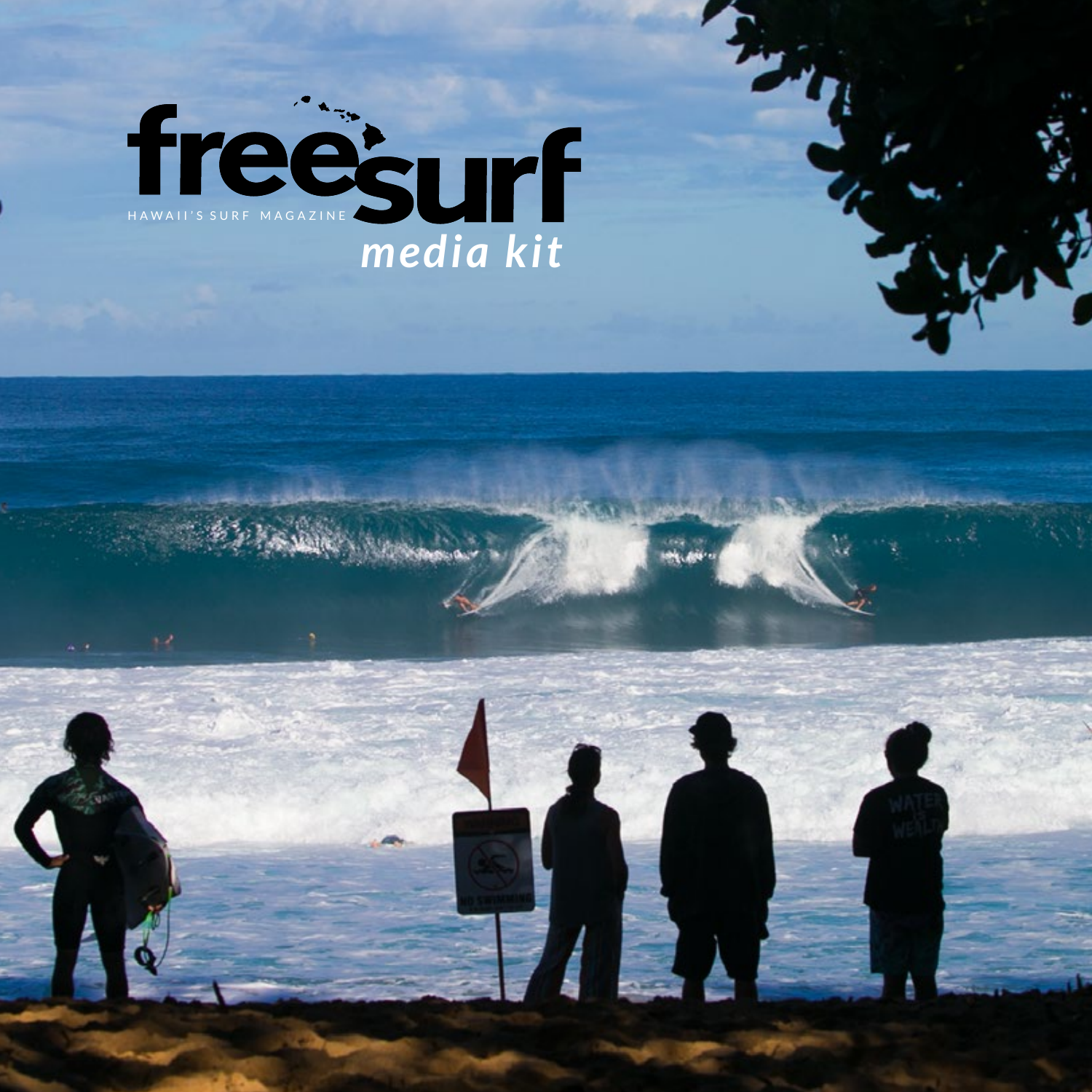## In Print | Freesurf Magazine

#### Hawai'i's Surf Magazine

Freesurf Magazine made its debut in 2002. Born on the North Shore of O'ahu - the surf Mecca of the world - Freesurf is dialed into the global surf community and is the authority on Hawai'i's surfers and beach culture. The only surf publication in the world produced on the North Shore, Freesurf delivers authentic surf coverage from the front lines and throughout the Hawaiian Islands and Southern California.

The monthly publication promotes a young, free and energetic lifestyle. The content is informative and captivating, while remaining family friendly. Freesurf Magazine prints 10,000 copies per month which are distributed free to 400-500 of locations in Hawai'i and Southern California.

The magazine also has prominent distribution at Surf Expo trade shows, and is on hand at select surf and beach events in Hawai'i throughout the year.

#### **Circulation**

• 10,000 printed copies / month

• Distributed free to 450+ locations throughout Hawai'i and Southern California

#### **Demographics**

- 72% male surfers\*
- 28% female surfers\*
- Targeted toward Gen X and Gen Y



# *#stillfree*

*With no cover price your customers are guaranteed to pick up Freesurf.*

#### Freesurf Advertising Rates

| <b>Ad Size</b> | 12x     | 8x      | 4x      | 1x      |
|----------------|---------|---------|---------|---------|
| Double Page    | \$2.595 | \$2.795 | \$2.995 | \$3,295 |
| Full Page      | \$1,495 | \$1,595 | \$1,695 | \$1,895 |
| Half Page      | \$795   | \$845   | \$945   | \$995   |
| Quarter Page   | \$525   | \$575   | \$625   | \$675   |
| Surf Saver     | \$225   | \$250   | \$275   | \$295   |
|                |         |         |         |         |

*Prices are on a monthly basis.*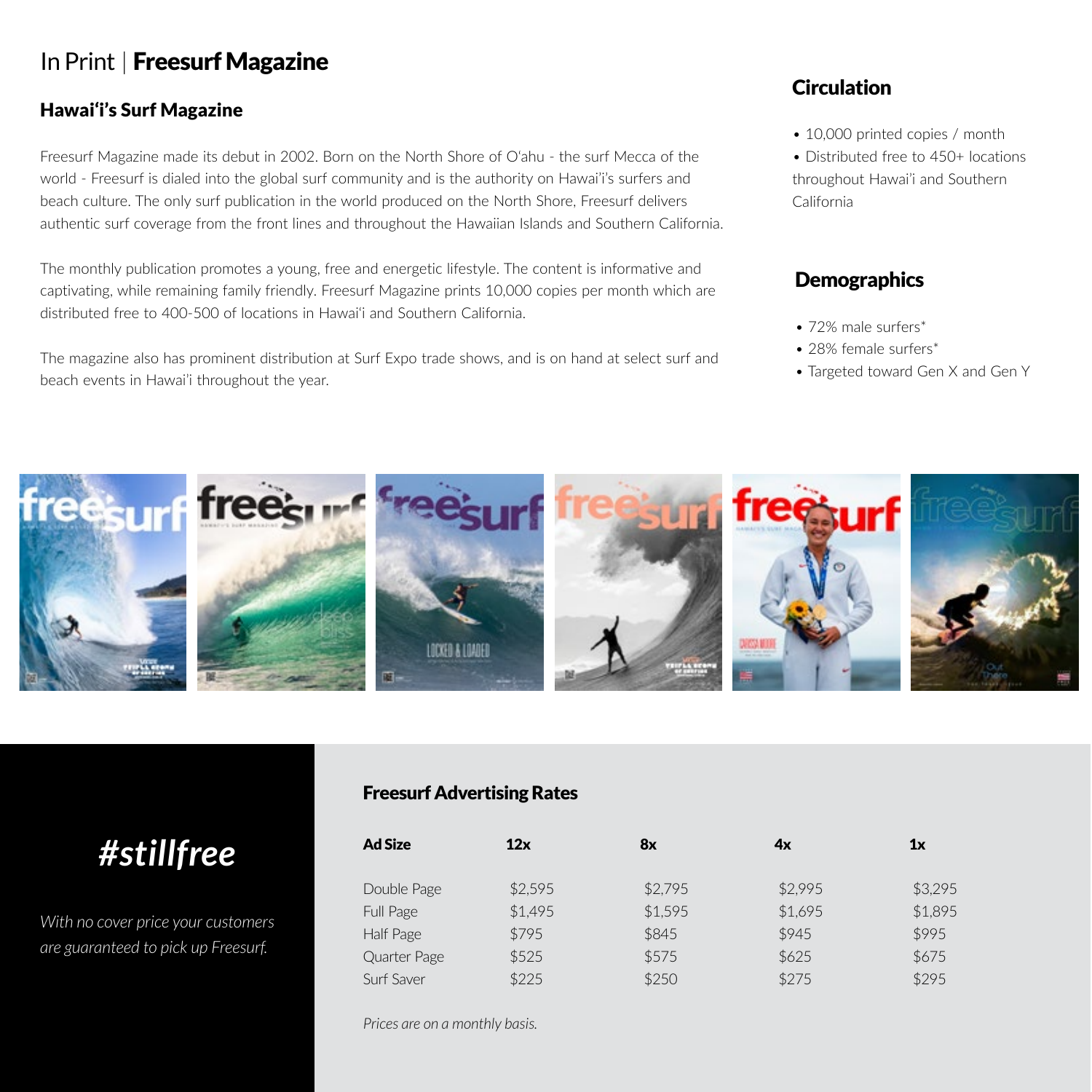

inward to edge of the magazine

Ads with bleed extend .25" past the edge of the magazine

For advertising inquiries please call our office at (808) 638-7395 or email **ml@freesurfmagazine.com**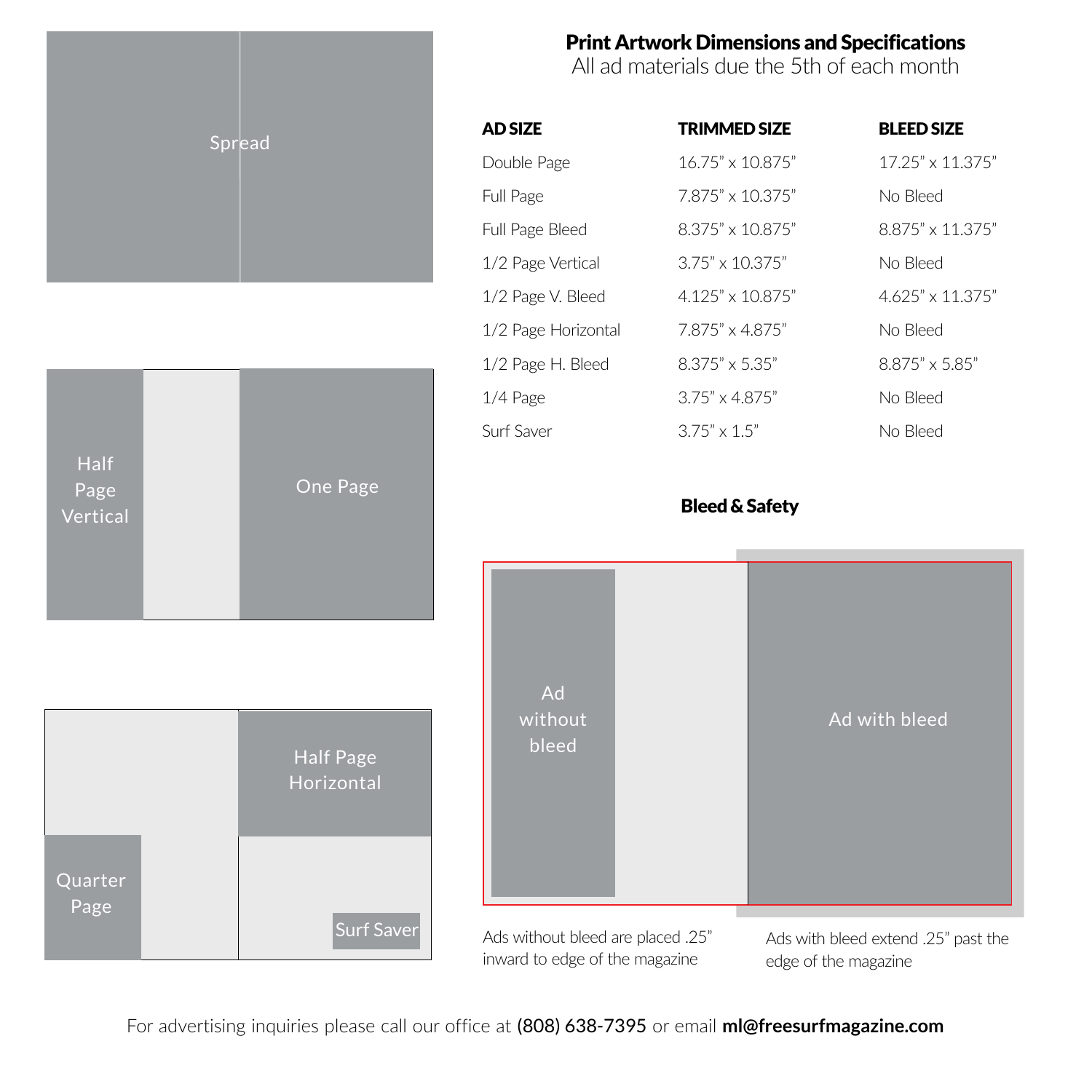## Online | @freesurfmag

Based in Hawaii, the center of the surfing universe, Freesurf Magazine's social media channels reflect the action, drama and stoke of surfing on a daily basis! Through expert storytelling and production, Manulele Media shares authentic content to a large and loyal audience.

Manulele Media can help illuminate your brand, share your vibe and sell your products via website links, Facebook tags, lnstagram tags, and "swipe ups" to direct links. All of this can be tracked with detailed analytics.

|                                                               |                       | <b>Social Analytics</b><br>90 Days   | <b>Rates</b>                                                |                                                                                                                                                                                                        |
|---------------------------------------------------------------|-----------------------|--------------------------------------|-------------------------------------------------------------|--------------------------------------------------------------------------------------------------------------------------------------------------------------------------------------------------------|
| $\boldsymbol{\mathbf{\Theta}}$<br>$121k+$<br><b>FOLLOWERS</b> | 72%Men<br>28%Women    | Post Reach<br>599,000                | Interactions<br>55,600                                      | <b>Sponsored Post</b><br>1x: \$400<br>2x: \$600<br>4x: \$1,000<br>10x: \$2,000                                                                                                                         |
| 81k+<br><b>FOLLOWERS</b>                                      | Reach<br>1,489,682    | Engagement<br>113,069                | <b>Videos Views</b><br>853,305                              | 26x: \$4,450<br>52x: \$7,800                                                                                                                                                                           |
| You<br><b>Tube</b><br>11k+<br><b>SUBSCRIBERS</b>              | Impressions<br>422.8K | Views<br>74.4K                       | View duration<br>1:25                                       | <b>Partner Content</b><br>1x: \$750<br>4x: \$2,400<br>10x: \$4,000<br>26x: \$9,100<br>52x: \$12,500                                                                                                    |
| <b>Gender</b>                                                 |                       |                                      | Age                                                         | <b>By Location</b>                                                                                                                                                                                     |
| <b>Female 28.1% Male 71.9%</b>                                |                       | 25-34<br>$35 - 44$<br>18-24<br>13.7% | 45-54<br>55-65<br>$65+$<br>28.27% 29.03% 17.09% 18.9% 2.77% | 1. United States 60.05%<br>2. Brazil 6.02%<br>3. Australia 5.89%<br>4. France 2.60%<br>5. South Africa 2.33%<br>6. Canada 2.09%<br>7. Japan 2.02%<br>8. Spain 1.61%<br>9. Portugal 1.36%<br>10 UK 132% |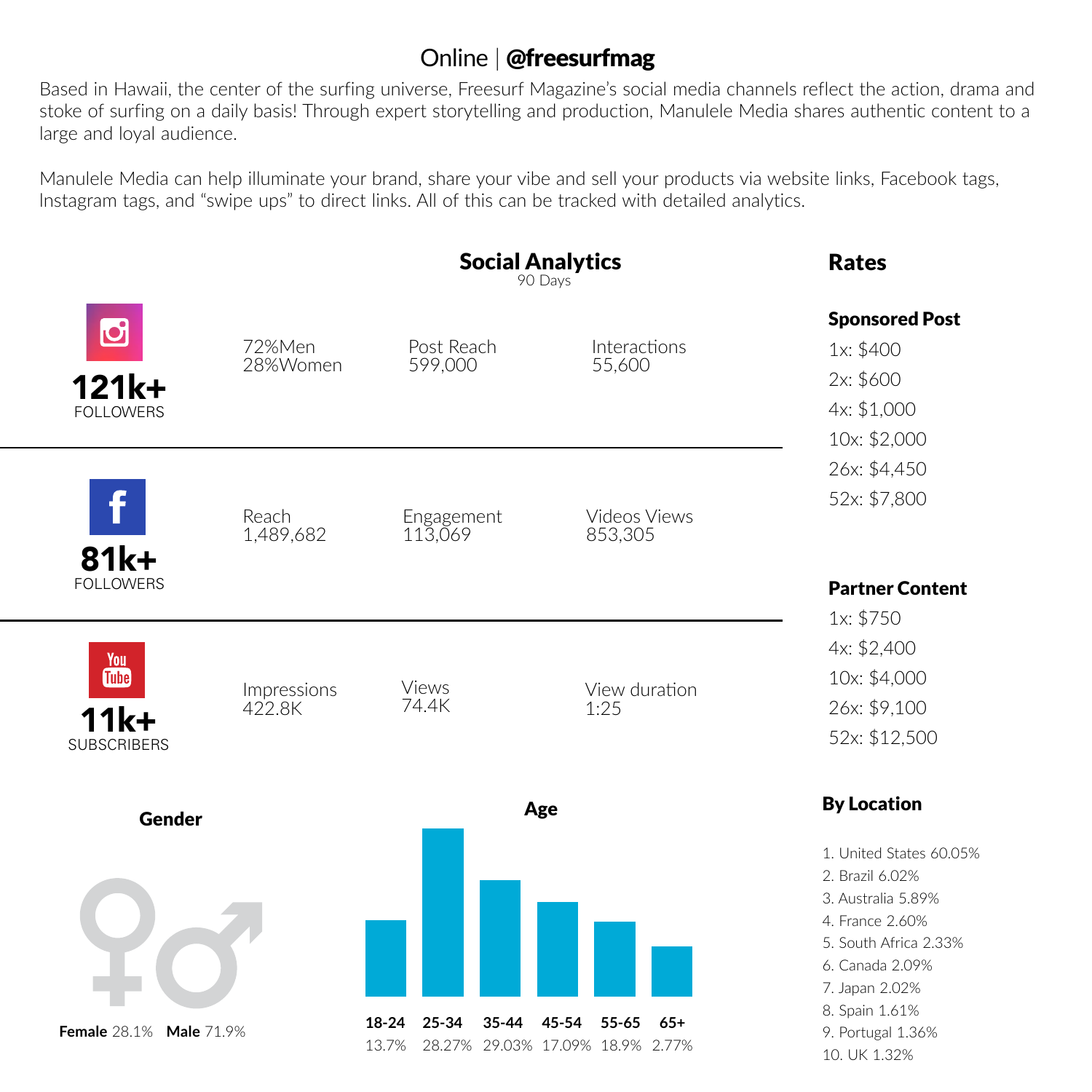



clesig + Following





### Sponsored Posts

In our themed series sponsorships, we help cultivate awareness for your brand with editorial content relevant to our audience. Utilizing our extensive photo and video library, we provide you with the opportunity to make our audience yours with engaging, high quality content.

- 100% publisher-produced content
- Popular content tagged with your branding
- Maximum impact without high production costs
- Tags, product tags, and links to your brand's content or initiatives

#### Partner Content

Promote your content on our platform! Plug in and reach our audience with your editorial or commercial message. We'll post your content to our social media and allow you to speak on the brand or product in the caption.

## Custom Media

Collaborate with Manulele Media to create something specially tailored to fit your brand's vision. Our team will shoot, produce, edit, and deliver a unique production to social media or to your own, platform.

- Brand integration and client approval
- Key product and messaging placement
- Final media available for use almost anywhere